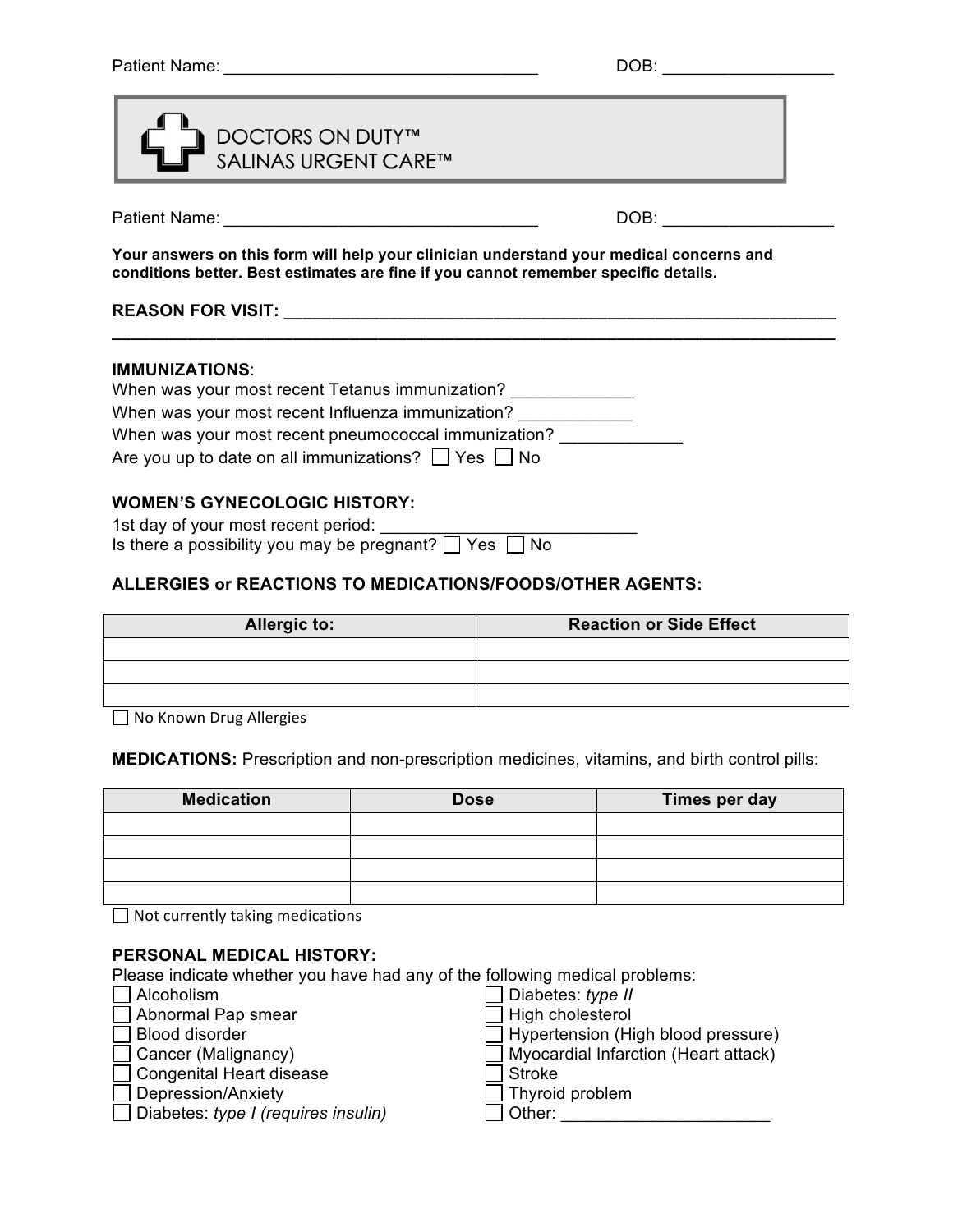**SURGICAL HISTORY** (Please list all prior operations and dates)**:**

| <b>Operation</b> | <b>Date</b> |
|------------------|-------------|
|                  |             |
|                  |             |
|                  |             |
|                  |             |

## **FAMILY HISTORY**

List any of your family members (father, mother, brother, and sister) that have had any of the following illnesses:

| <b>Disease Name</b>     | <b>Father</b> | <b>Mother</b> | <b>Brother</b> | <b>Sister</b> |
|-------------------------|---------------|---------------|----------------|---------------|
|                         |               |               |                |               |
| Alcoholism              |               |               |                |               |
| Alzheimer's             |               |               |                |               |
| Arthritis               |               |               |                |               |
| Asthma                  |               |               |                |               |
| Cancer                  |               |               |                |               |
| <b>COPD</b>             |               |               |                |               |
| Depression              |               |               |                |               |
| <b>Diabetes</b>         |               |               |                |               |
| <b>Heart Attack</b>     |               |               |                |               |
| <b>Heart Disease</b>    |               |               |                |               |
| <b>High Cholesterol</b> |               |               |                |               |
| Hypertension            |               |               |                |               |
| Hypothyroidism          |               |               |                |               |
| Other:                  |               |               |                |               |

#### **SOCIAL HISTORY**

| <b>Tobacco Use</b>                                   | <b>Alcohol Use</b>                                                                                                                        |                          |
|------------------------------------------------------|-------------------------------------------------------------------------------------------------------------------------------------------|--------------------------|
| <b>Cigarettes</b>                                    | Do you drink alcohol?                                                                                                                     | Is alcohol use a concern |
| Current: Smoker: □ Yes □ No                          | $\Box$ Yes $\Box$ No,                                                                                                                     | for you or others?       |
| <b>Never</b>                                         | # drinks/week                                                                                                                             | $\Box$ Yes $\Box$ No     |
| Quit: Date                                           |                                                                                                                                           |                          |
| packs/day # of yrs                                   | <b>Drug Use</b>                                                                                                                           |                          |
| <b>Other Tobacco:</b>                                |                                                                                                                                           |                          |
| $\Box$ Cigar $\Box$ Chew $\Box$ Pipe $\Box$ Snuff    |                                                                                                                                           |                          |
| Are you interested in quitting? $\Box$ Yes $\Box$ No | Do you use any recreational drugs? $\Box$ Yes $\Box$ No<br>If yes, indicate what type<br>Have you ever used needles? $\Box$ Yes $\Box$ No |                          |
| <b>Second Hand Smoke:</b>                            |                                                                                                                                           |                          |
| Smoke exposure in the home? $\Box$ Yes $\Box$ No     |                                                                                                                                           |                          |